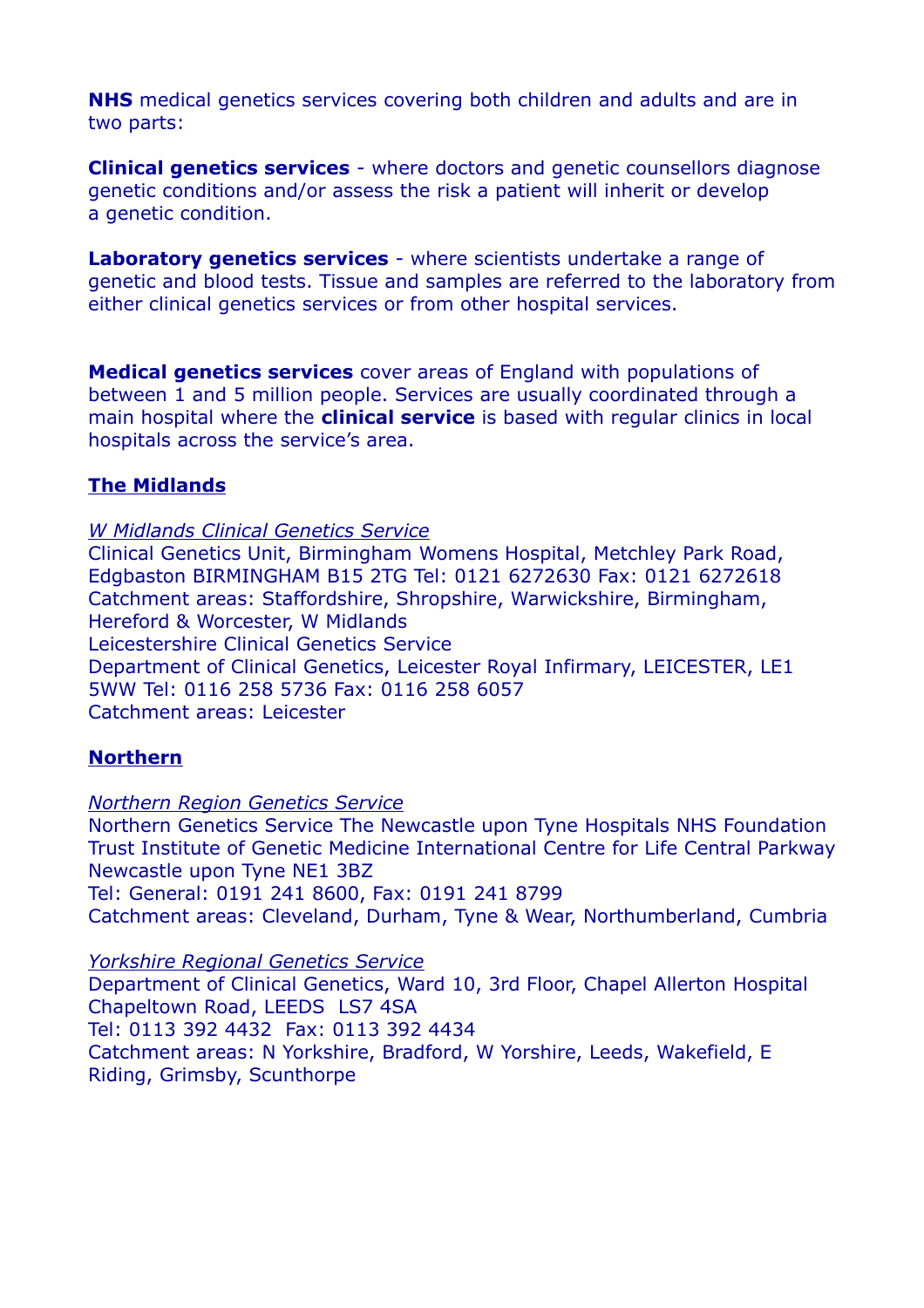### **Northern Ireland**

N Ireland Regional Genetic Service Department of Medical Genetics, A Floor, Belfast City Hospital, Lisburn Road, BELFAST BT9 7AB Tel: 028 9504 8022 Fax: 028 9023 6911 Catchment areas: Northern Ireland

### **North Thames**

*N E Thames Regional Genetics Services*

Clinical Genetics Department, Great Ormond Street Hospital for Children NHS Trust, Great Ormond Street, LONDON, WC1N 3JH Tel: 020 7762 6831/6856/6786/6845 Fax: 020 7813 8141 Catchment areas: North and East London and Essex.

 *N W Thames Regional Genetics Service* Kennedy Galton Centre, Level 8V Northwick Park & St Marks NHS Trust, Watford Road HARROW, Middlesex HA1 3UJ Tel: 020 8869 2795 Fax: 020 8869 3106 Catchment areas: Hertfordshire, Bedfordshire, Barnet, Hillingdon, Brent & Harrow, Ealing, Hammersmith, Hounslow, Kensington, Chelsea, Westminster, Edgware

## **North West**

*Manchester Regional Genetics Centre* Manchester Regional Genetics Service (incorporating metabolic genetics), Genetic Medicine, 6th Floor, St Mary's Hospital, CMFT, Oxford Rd, Manchester, M13 9WL. Tel: 0161 276 6506 Fax: 0161 276 6145 Catchment areas: Greater Manchester, Lancashire, Cumbria and Macclesfield

 *Cheshire and Merseyside Clinical Genetics Service* Department of Clinical Genetics Liverpool Women's NHS Foundation Trust Service Base Royal Children's Hospital, Alder Hey, Eaton Road, LIVERPOOL L12 2AP Tel: 0151 802 5001/5002 Fax: 0151 802 5096/5095 Catchment areas: Liverpool, Wirral, Southport, St Helens & Knowsley, Warrington, Runcorn, Chester, Crewe, Isle of Man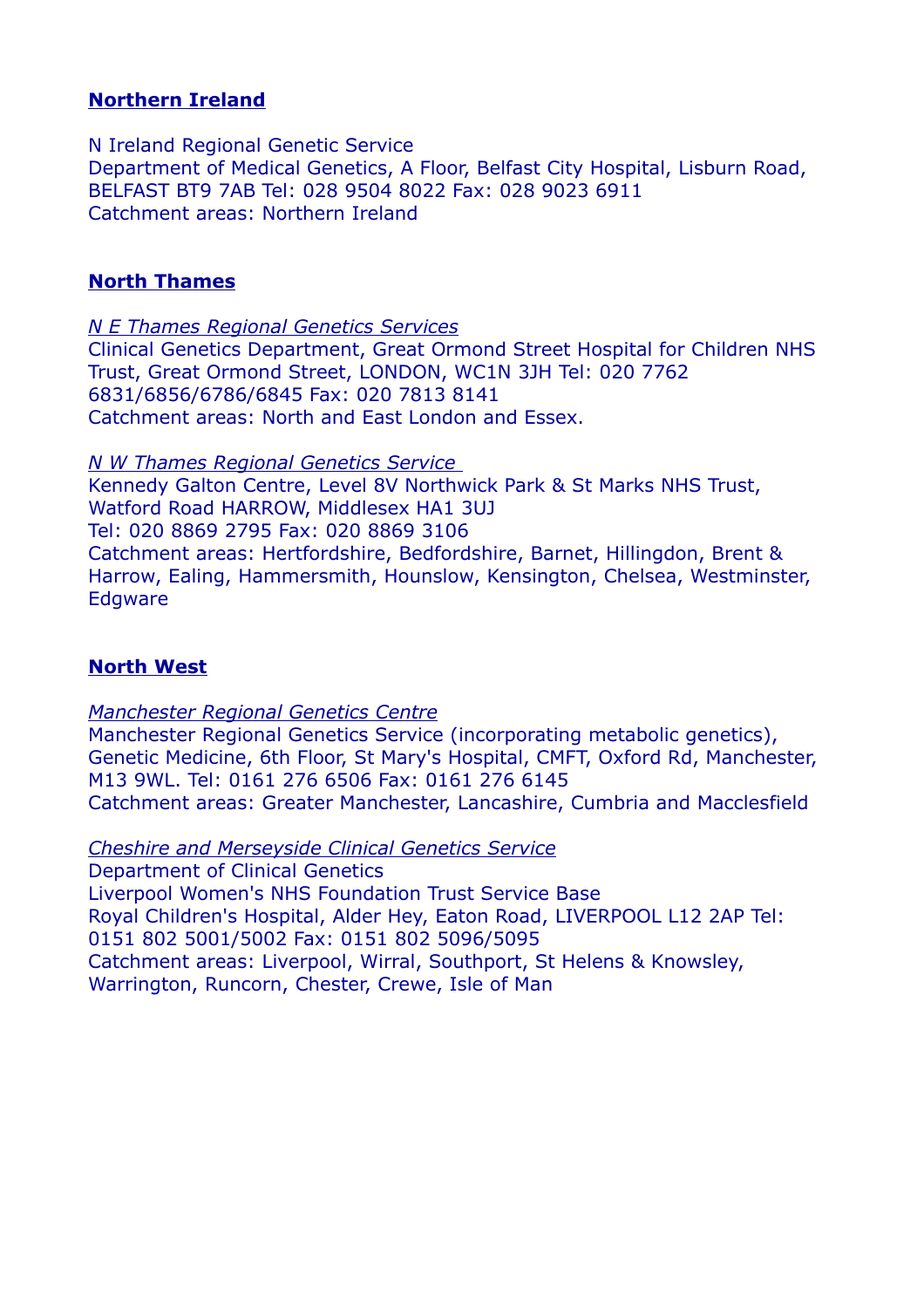# **Anglia**

 *East Anglia Regional Genetics Service* Department of Clinical Genetics PO Box 134, Addenbrooke's Hospital NHS Trust, CAMBRIDGE CB2 0QQ Tel: 01223 216446 Fax: 01223 217 054 Catchment areas: Cambridgeshire, Norfolk, Suffolk, parts of N Essex, Hertfordshire, Lincolnshire, Bedfordshire

# **Oxford**

 *Oxford Regional Genetics Service* Department of Clinical Genetics The Churchill Hospital, Old Road, Headington, OXFORD OX3 7LJ Tel: 01865 226009 or 01865 226028 Fax: 01865 223572 Catchment areas: Oxfordshire, Northamptonshire, Buckinghamshire, Berkshire, Swindon.

## **Scotland**

*E Scotland Human Genetic Laboratories* Human Genetics Unit, Level 6, Ninewells Hospital and Medical School, DUNDEE DD1 9SY Tel: 01382 632035 Fax: 01382 496382 Catchment areas: Dundee, Perth, N Fife, Angus.

#### *Perthshire*

N Scotland Clinical Genetics Service Department of Medical Genetics, Ashgrove House, Foresterhill, Aberdeen, AB25 2ZA Tel: 01224 552120 Fax: 01224 559390 Catchment areas: Grampian, Highland, Orkney & Shetland, Western Isles

*S E Scotland Regional Genetics Centre*

Department of Clinical Genetics, Western General Hospital, Crewe Road, EDINBURGH EH4 2XU Tel: 0131 537 1116 Fax: 0131 537 1153 Catchment areas: Lothian, Fife, Borders

#### *West Scotland Regional Genetics Service*

West of Scotland Clinical Genetic Service, Level 2A Laboratory Medicine, Southern General Hospital, 1345 Govan Road, Glasgow, G51 4TF Tel 0141 354 9200/9201 Fax 0141 232 7986

Catchment areas: Greater Glasgow, Argyll & Clyde, Ayrshire & Arran, Forth Valley, Lanarkshire, Dumfries & Galloway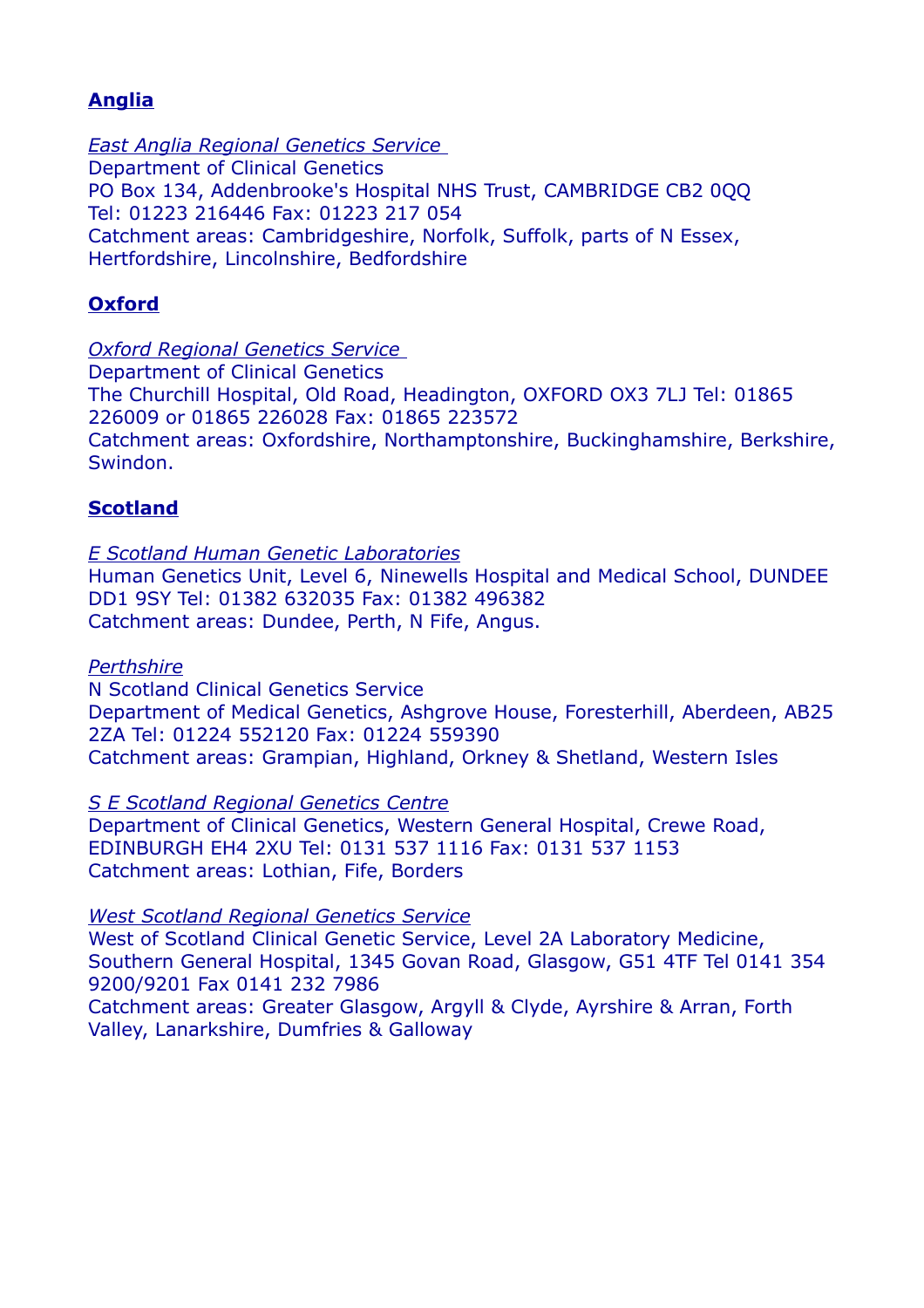### **South Thames**

#### *S E Thames Regional Genetics Service*

The Genetics Department, 7th Floor, New Guy's House, Guy's Hospital, LONDON SE1 9RT Tel: 020 7188 1364 Fax: 020 7188 1369 Catchment areas: Kent, E Sussex, Bromley, Greenwich, Bexley, Lambeth, Southwark, Lewisham

*S W Thames Regional Genetics Service*

Department of Medical Genetics, St George's University of London, Cranmer Terrace, LONDON, SW17 0RE Tel: 020 8725 2038 Fax: 020 8725 3444 Catchment areas: Ashford New River,S W London, Surrey, W Sussex

#### **South West**

*Bristol Clinical Genetics Service* Bristol Genetics Laboratory Pathology Sciences Southmead Hospital Westburyon-Trym Bristol BS10 5NB Tel: 0117 414 6168 Fax: 0117 3235572 Catchment areas: Avon, Somerset, Gloucester, Cheltenham

*Peninsula Clinical Genetics Service*

Clinical Genetics Department, Royal Devon & Exeter Hospital (Heavitree), Gladstone Road, EXETER, EX1 2ED Tel: 01392 405726 Fax: 01392 405739 Catchment areas: Devon, Cornwall

*Wessex Clinical Genetics Service*

Princess Anne Hospital, Coxford Road, SOUTHAMPTON, SO16 5YA Tel: 023 8120 6170 Fax: 023 8120 4346 Catchment areas: Hampshire, Dorset, Isle of Wight, Salisbury

## **Trent**

*Nottingham Department of Clinical Genetics* Nottingham Genetics Service, The Gables, Nottingham City Hospital NHS Trust, Hucknall Road, NOTTINGHAM, NG5 1PB Tel: 0115 962 7728 Fax: 0115 962 8042

Catchment areas: Nottingham, N Nottinghamshire, Lincolnshire, S & N **Derbyshire** 

*Sheffield Clinical Genetics Service* Department of Clinical Genetics, OPD2, Northern General Hospital, Herries Road, Sheffield, S5 7AU Tel: 0114 271 7034 Fax: 0114 273 7467 Catchment areas: Doncaster, Worksop, Barnsley, Chesterfield, Rotherham, Sheffield, Buxton